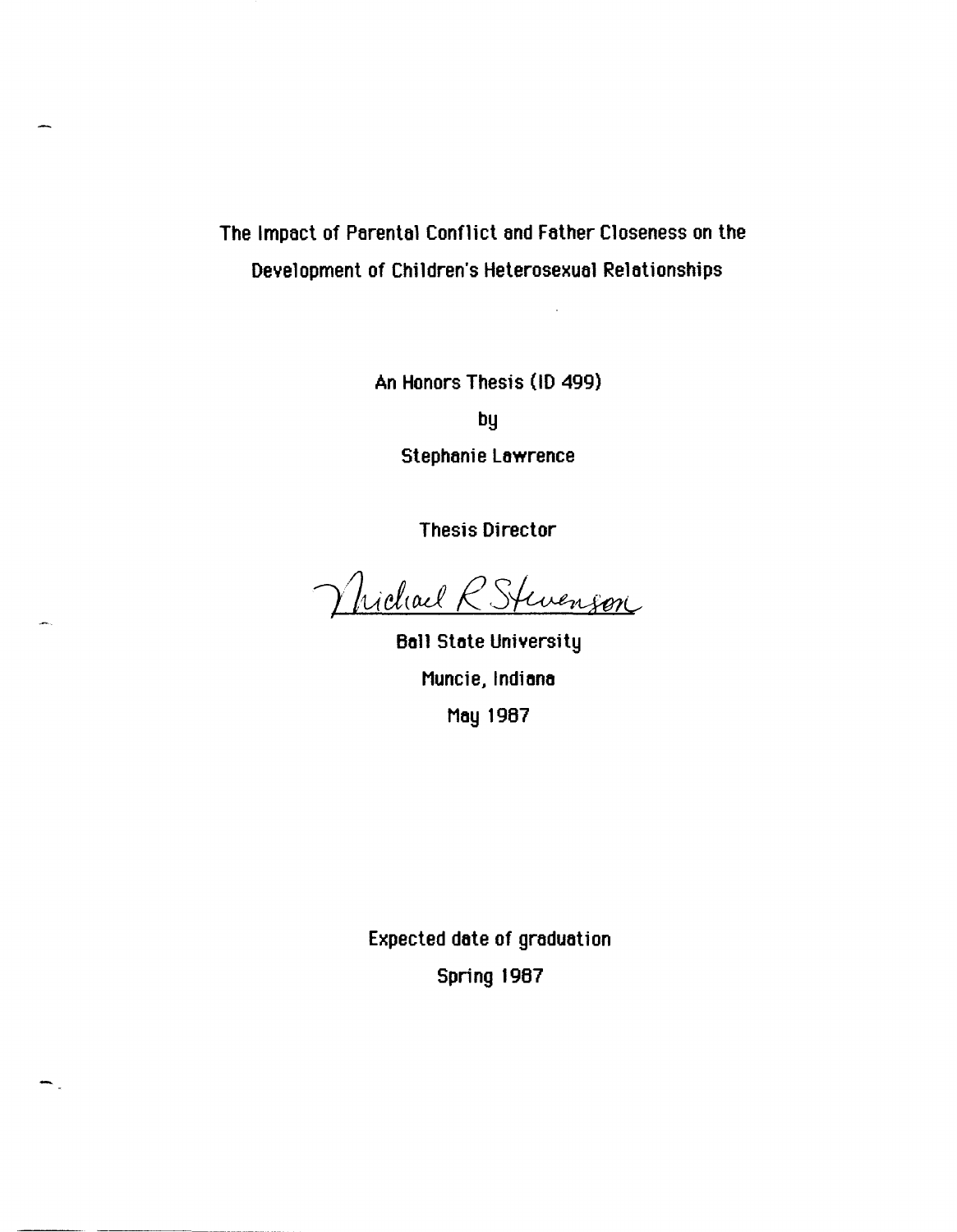$\mathbf{1}$ 

The Impact of Parental Conflict and Father Closeness on the Development of Children's Heterosexual Relationships **Stephanie Lawrence Ball State University** 

Runninghead: IMPACT OF PARENTAL CONFLICT AND FATHER

**CLOSENESS**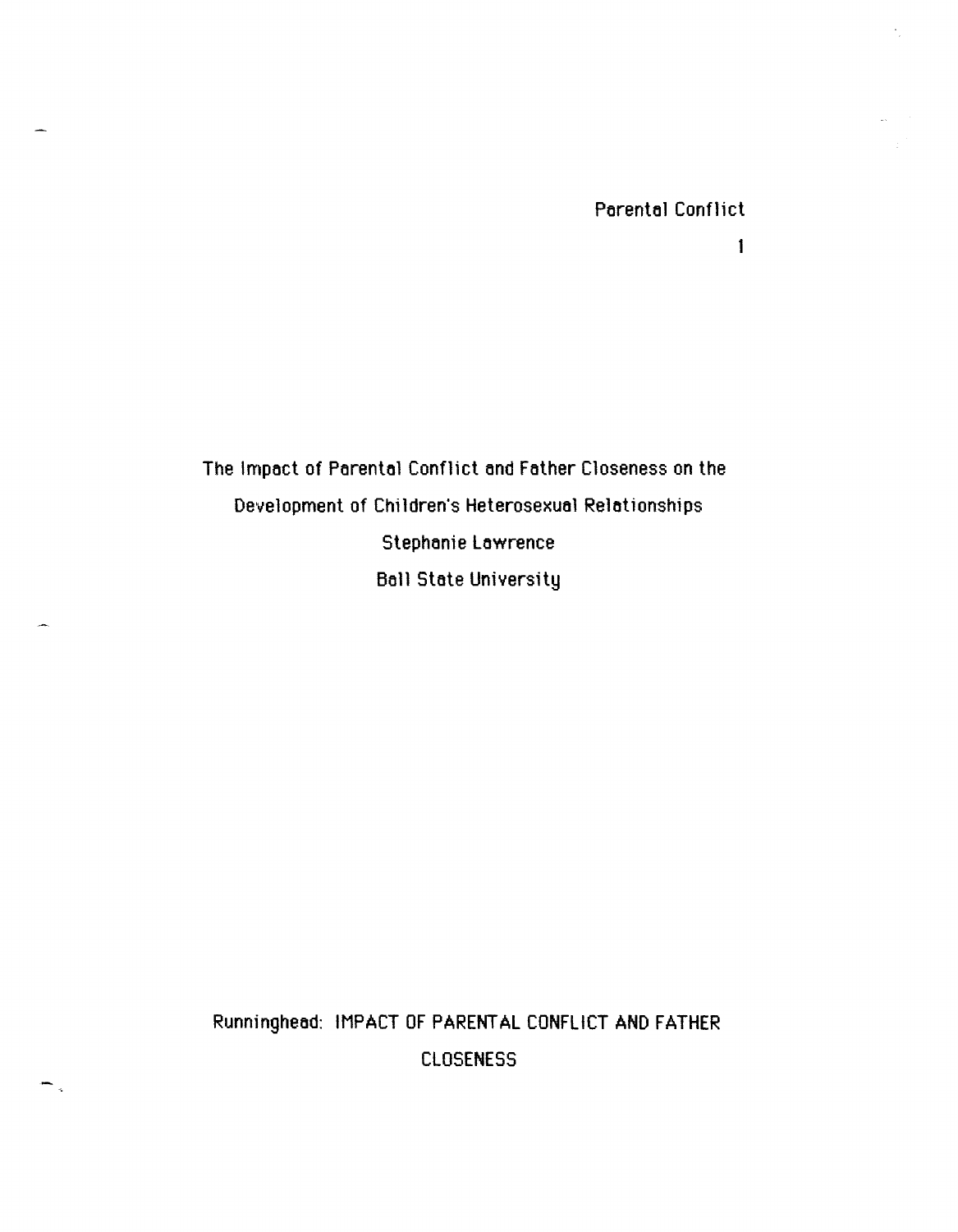## Abstroct

The primory gool of this study wos to ossess the quolity of porticiponts' intimote heterosexual relotionships as determined by their relotionships with their fothers ond the omount of conflict between porents os observed by the children. Two hundred two single, white students between the oges of 18 and 22 years participated. One hundred two were male and 100 were femole. Porticiponts onswered questionnoires which consisted of a demographics section, seven items which reported conflict between porents, six meosures which ossessed their current heterosexuol relotionships, ond two measures which assessed past and present relationships with fothers. Respondents who reported closeness to their fothers olso reported sotisfoction with their doting octivities. Females were more likely to report loving and liking their portners, ond olso reported more intimocy with their portners. Both males and females were more likely to report more liking and loving of their partners if they also reported minimal porento1 conflict.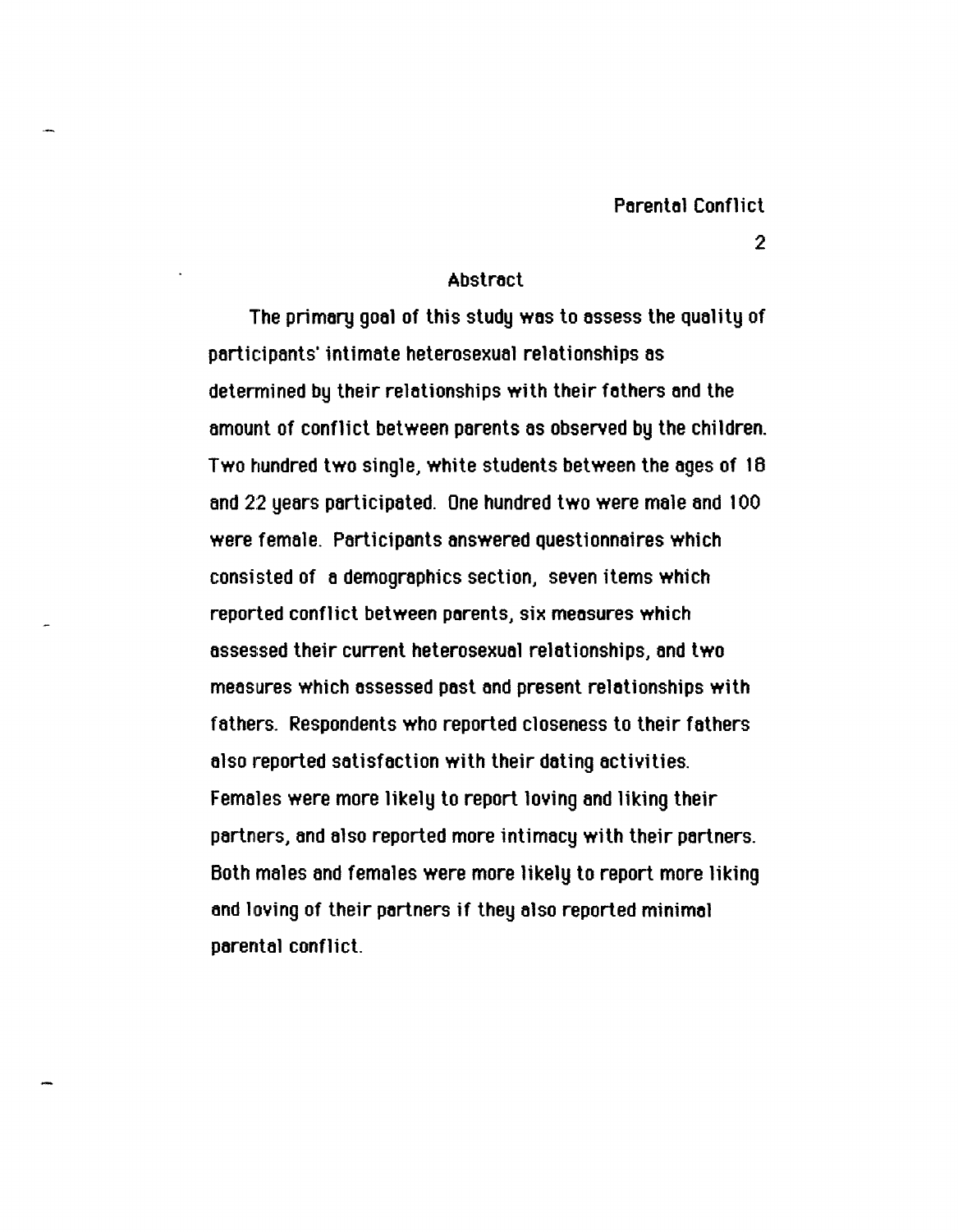3

The Impact of Parental Conflict and Father Closeness on the

Development of Children's Heterosexual Relationships

In 1984, approximately half of the families in the United Stotes had children under the age of eighteen (Norton & Gllck, 1986). Married couples with children under the age of 18 accounted for 29% of the population, and single parents, 26% (Hanson & Sporakowski, 1986). In 88.9% of the one-parent homes, the mother was the single parent. Divorced or separated women made up 55.3% of this 88.9% (Hanson & Sporakowski, 1986). Between 1970 and 1984, the rate of divorced mothers as parents skyrocketed by nearly 300~ (Norton & Glick, 1986).

The impact of parental divorce on children has been a valid cause of concern for many. Kulka and Weingarten (1979) have suggested that the effect on chtldren can be detrimental to the extent of the divorce becoming a focal point against which other later crises are compared. They have also suggested, however, that children from non-intact homes are not more emotionally damaged than their peers from intact homes, but simply more able to talk about their problems after having witnessed their parents' public admission of imperfection. Kulka and Weingarten (1979) have also noted that divorce may

,-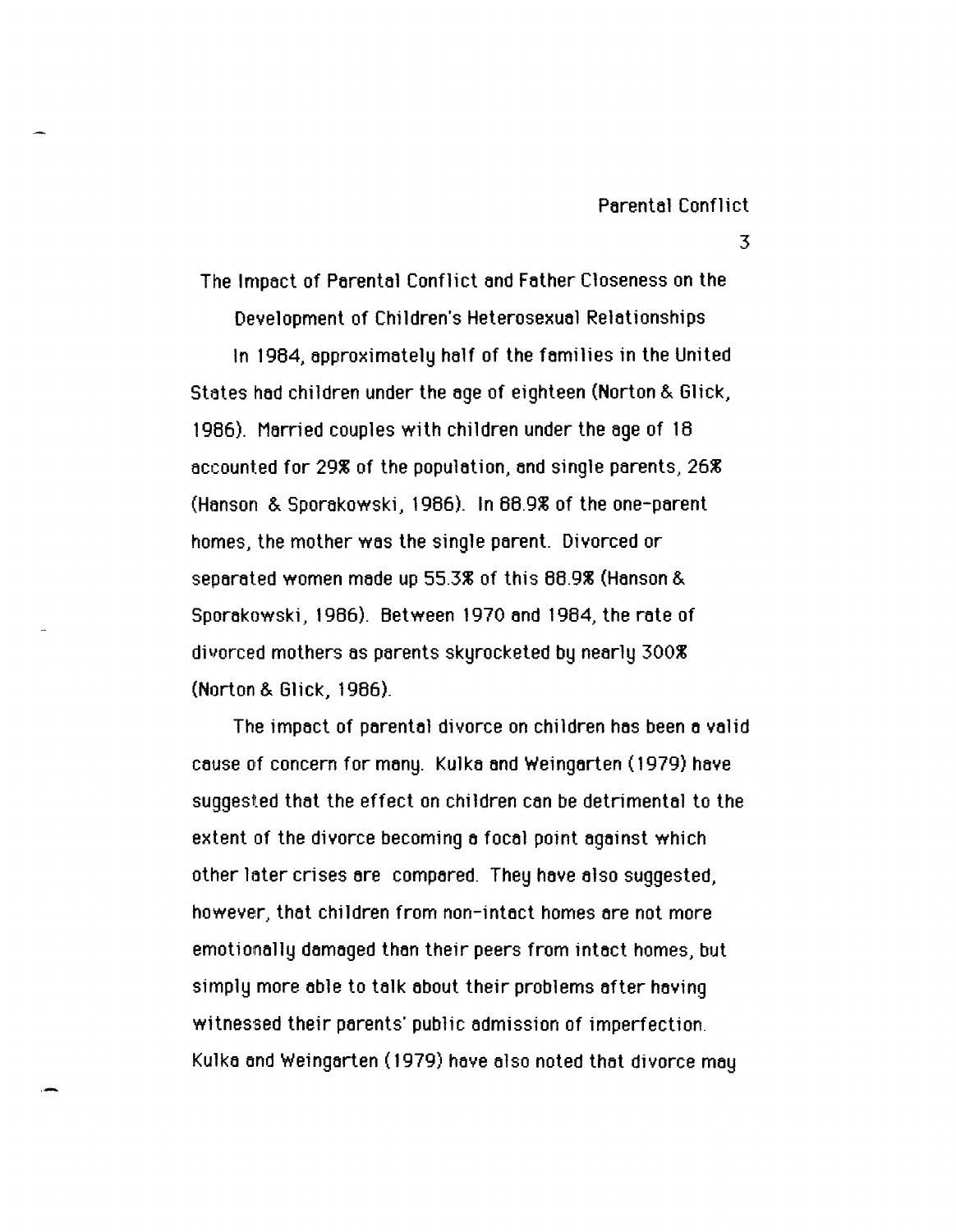be harder on boys than on girls.

In addition to difference in emotional adjustment, empirical evidence suggests transmission of marital difficulties from one generation to the next. Kulka and Weingarten (1979) found that children from divorce-disrupted homes later viewed themselves as inadequate spouses, and viewed jobs or motherhood as more important than marriage thon those from intact homes. Mueller and Pope (1977) have found that parents' marital instability leads to offsprings' choosing high-risk mates, which eventually results in children's disrupted marriages.

In spite of evidence demonstroting differences between offspring of divorced and intact marriages, some debate exists concerning the extent to which these differences should be attributed to divorce. Parental conflict in intact homes may be as detrimental to children as divorce. Glenwick & Nevrey (1986) support the view that stable one-parent homes create better environments for children than conflict-filled two-parent homes. Parental conflict causes confusion and distress in children (Hess & Cornaro, 1979). This emotionol upheoval con be reduced by the children's development of close relationships to eoch porent, ond by the children's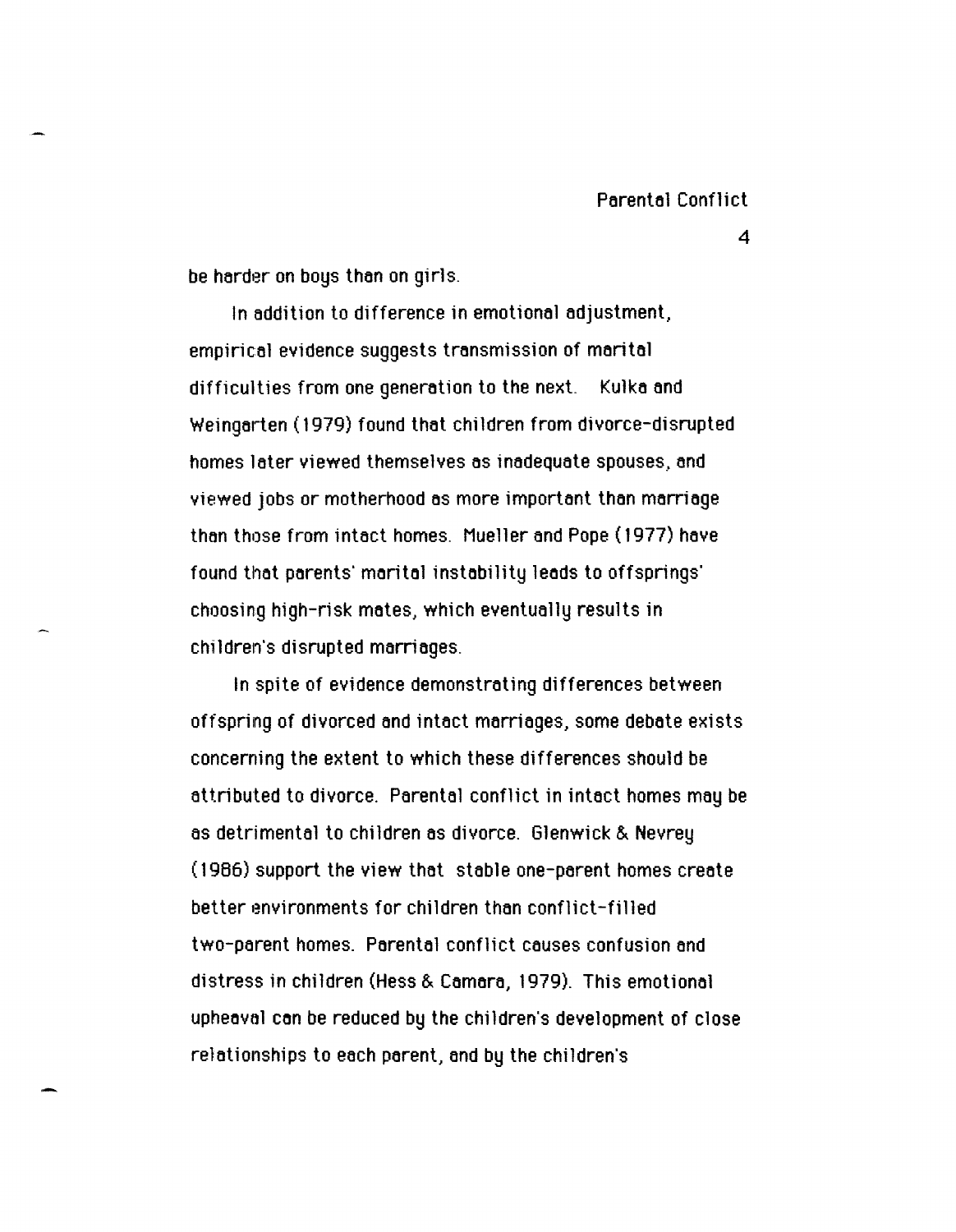understonding thot they ore not the couse of the conflict.

Porents who do not wish to remoin morried sometimes do so for the children's soke. Some evidence indicotes, however, that children whose parents are in constant conflict are more likely to exhibit behovior problems thon those children from harmonious non-intoct ond intoct homes (Emery, 1982). Divorce does cause disruption; however, excessive, continuous conflict may produce more damaging effects than a divorce which ends conflict. Emery (1982) olso suggests thot type ond omount of conflict ploy 6 role in children's subsequent problems. Open hostility and lengthy disagreements produce a more disostrous effect thon does mild conflict. Children who ore removed from these conflict-filled environments fore better emotionolly thon those who remoin in turbulent homes.

Not only do porents' conflicts influence children's behovior, but the porentol role-model moy olso influence subsequent doting potterns. One finding by Booth, Brinkerhoff, ond White (1984) shows thot chlldren from intoct, hoppy homes threoten to breok up relotionships less often thon children of either divorced or intoct unhoppy homes. Porentol conflict during divorce may encourage satisfying courtship activities of the children; they moy see new relotionships of their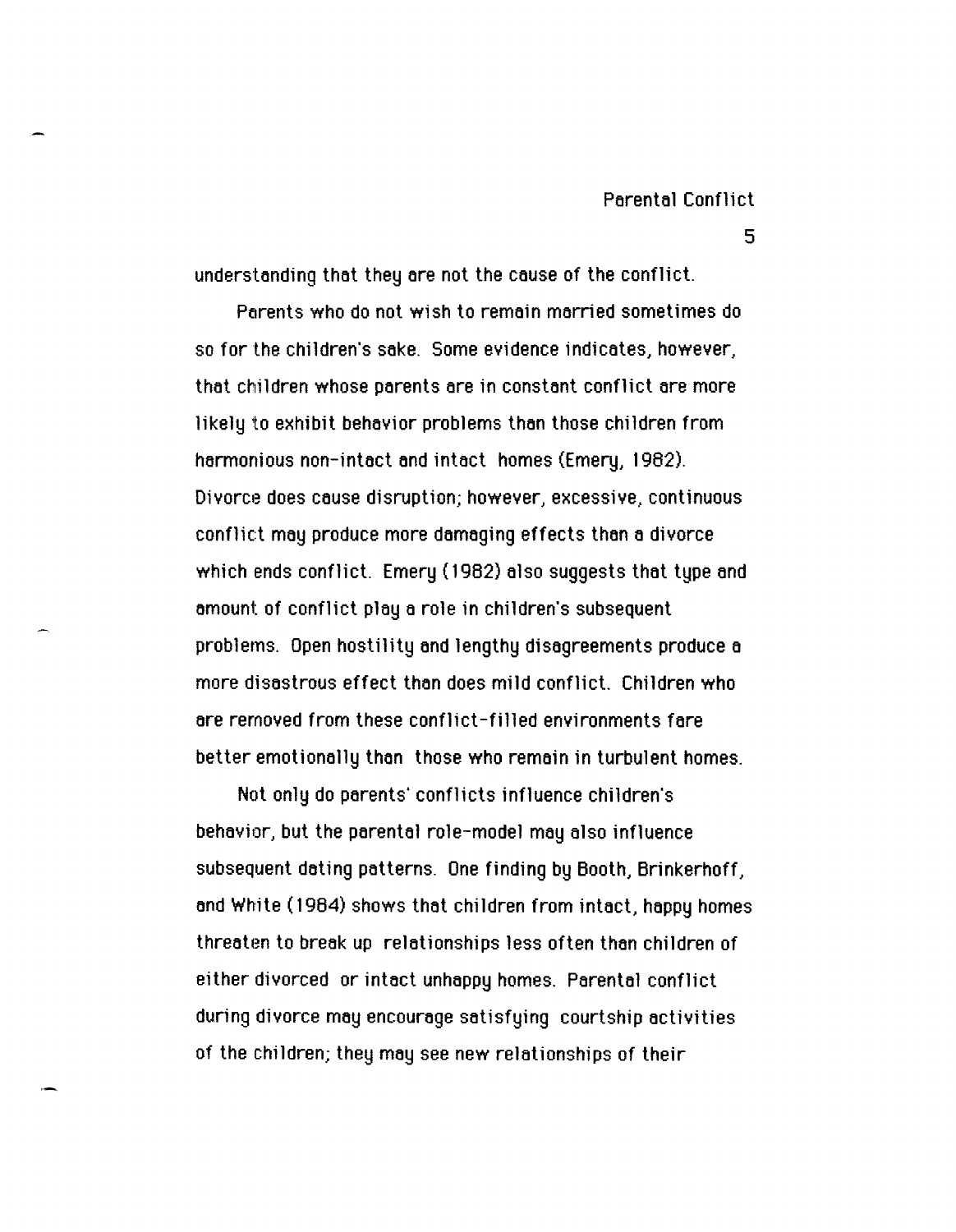parents' developing, and follow that model. Continued conflict ofter parental divorce, however, may cause excessive distress to the children, and subsequently, evaluations of their own relationships reveal dissatisfaction. If the children feel that their relationships with their parents decline after divorce, they are more likely to cohabitate or marry (Booth, Brinkerhoff, & White, 1984).

The present investigation focuses on the effects of parental conflict and divorce upon offsprings' subsequent development of heterosexual relationships. The intimate relationships reported by the participants will be examined in relation to their reports of closeness to their fathers and their perceptions of their parents' conflict patterns. Participants who report feeling close to their fathers would be expected to report more satisfaction in their own intimate relationships than those not reporting closeness to father. Similarly, the participants who came from homes in which conflict was minimal would be expected to report greater intimacy in their current relationships.

#### **Methods**

#### <u>Participants</u>

Two hundred fourteen college students completed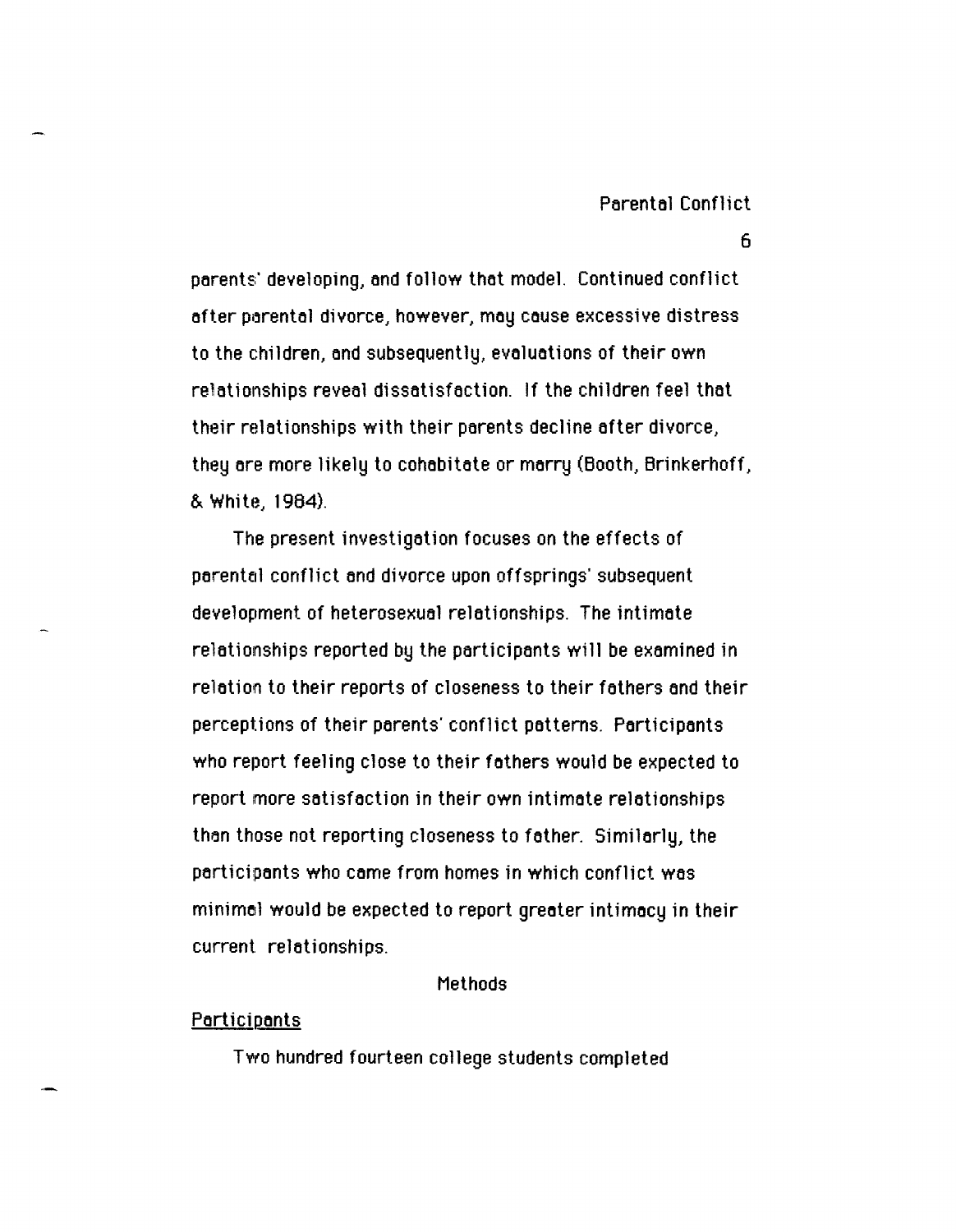questionnaires as one way to fulfill a part of course requirements. Two hundred two of these were used for onolysi:3. These 202 were 011 single, white, ond between the oges of 18 ond 22 yeors. One hundred two moles ond 100 femoles porticipoted. In 57.2% of the coses, porticiponts reported that their parents were married; 28.4% were divorced or seporoted, ond 14.4~ reported some other type of porentol moritol disruption. The oges of the respondents when parental divorce occurred ranged from one to twenty. At least one porent did not live in the some house os the children in 42.5% of the cases. Remarriage of either the mother, the father, or both, had occurred in 31.6% of participants' families, with participants' ages ranging from two to nineteen at the time of remarriage. No participants reported death of the mother, but 2.5% reported death of the father.

Parents' education was reported. Of the mothers,  $41.1%$ hod completed high school; 35% of the fothers hod. A stondord college educotion hod been received by 17.8~ of the mothers ond 20.5~ of the fothers; 6.9~ of the mothers ond 13~ of the fothers hod received some type of groduote degree.

Porticiponts were olso osked to report the omount of porentol conflict that they observed. They rated the degree of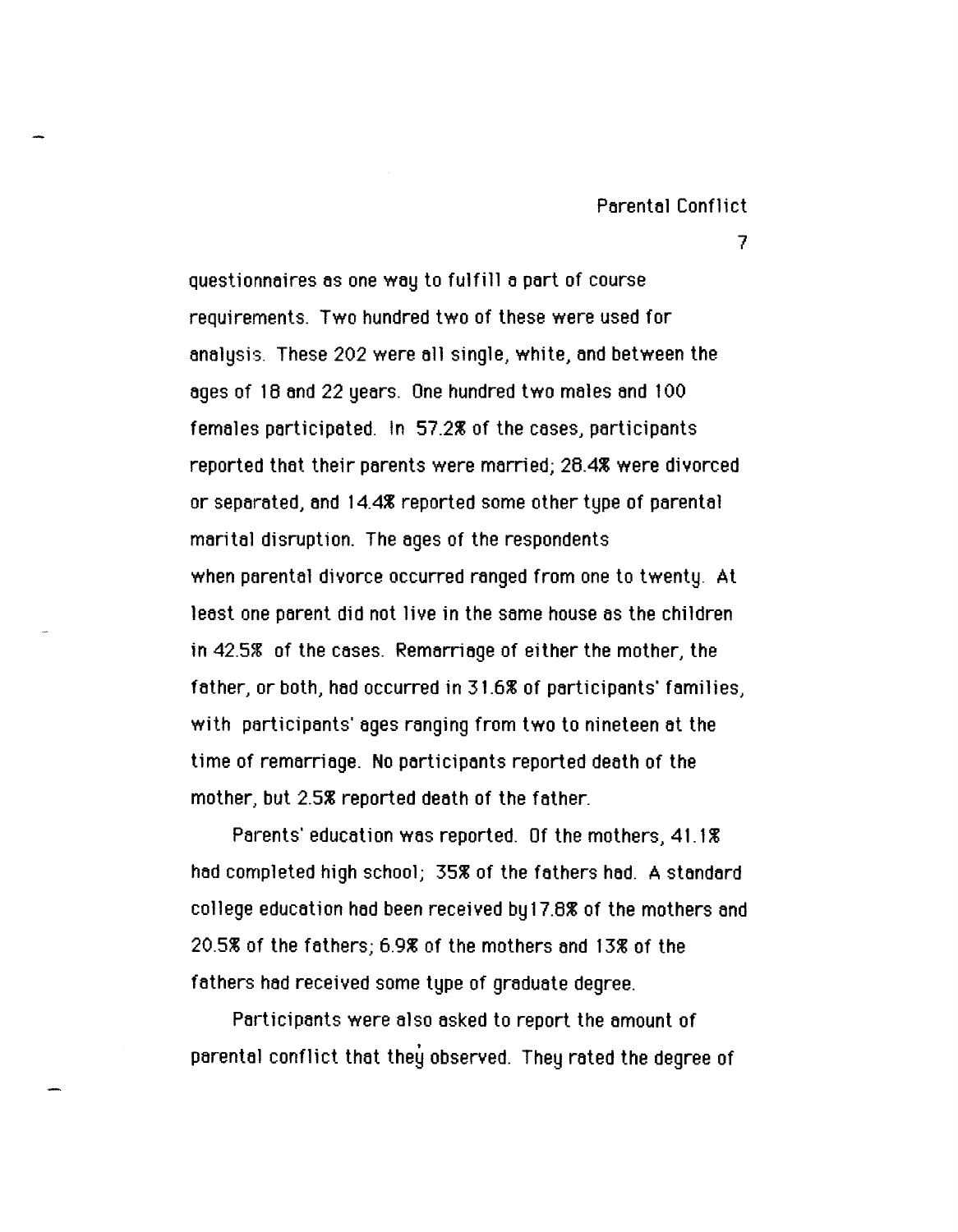8

hostility that their parents displayed on a five point continuum. Fifteen and two tenths percent reported open hostility, 16.2% mild hostility,  $40.4\%$  some hostility, some calmness, 13.6 $\%$ mlld calmness, and 14.6% usually calm even though angry. One percent reported frequent physical harm between parents, 7% occasional harm, 11.9% infrequent harm, and 80.1 % no harm. Participants also reported the degree to which parents got along in the past, and the degree to which they get along now. Parents were rated as getting along well now in 43.5% of the cases. At the other extreme, 5.5% didn't get along and 9.8% don't get along now. Parents' patterns of disagreements were rated according to duration, amount of communication, and amount of parents' involvement of the children in the parents' conflict. Four percent reported lack of any communication, 20.7% some lack of communication, 38.4% occasional lack of communication, 26.8% infrequent lack, and 10.1 % communicated even though angry. In 25.8% of the cases, participants reported quickly settled disputes, in 33.3% quickly settled but occasionally renewed disputes, in 37.9% reported that disputes were maintained until the problem was solved, regardless of time, and in 3% reported little concern for immediate solutions. In 59.2% of the cases, participants were usually not or never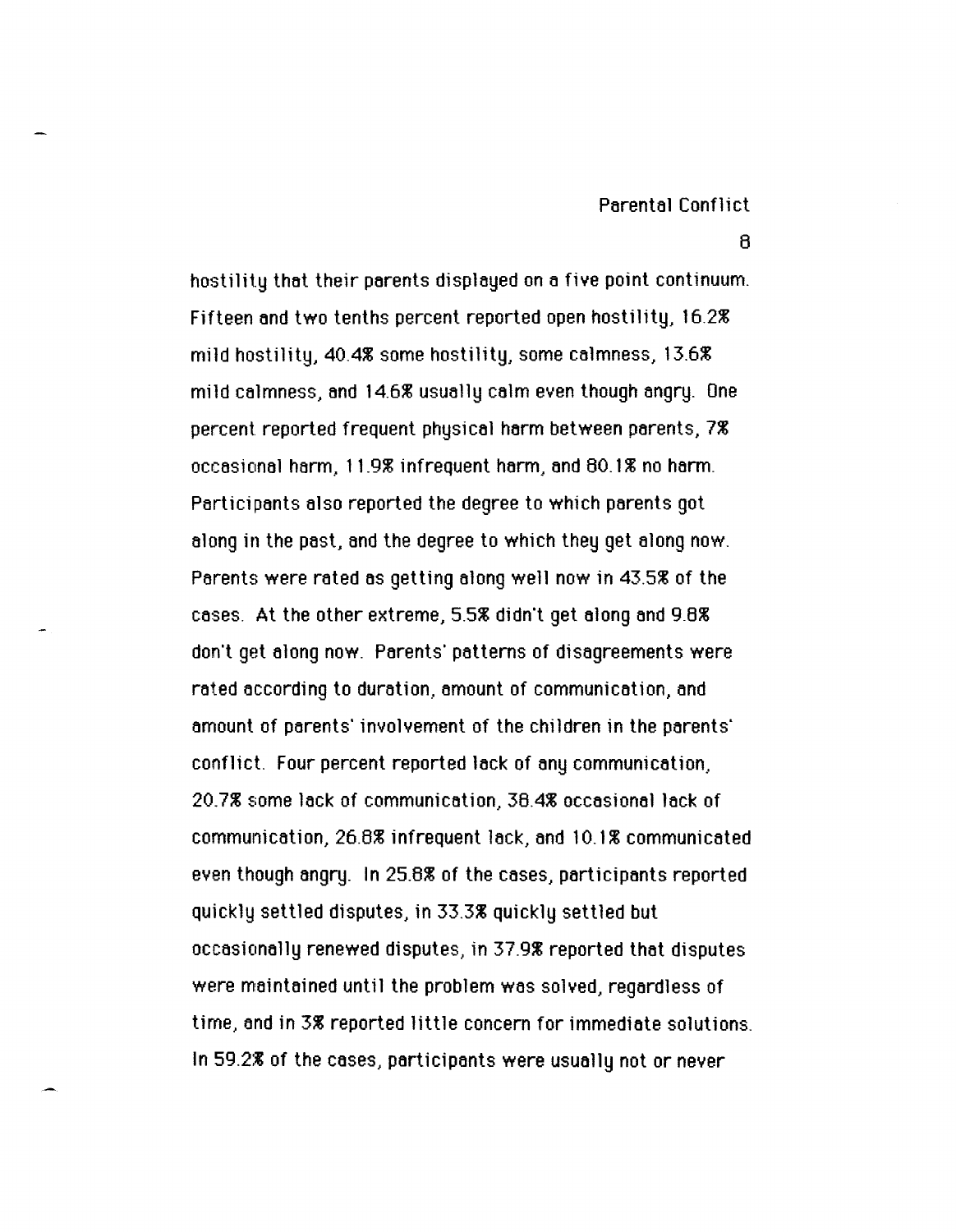9

involved in parental disputes; in 26.4% of the cases, they were sometimes involved, and in 14.4% of the cases they were often or always involved.

#### **Measures**

In addition to the demographics section, the questionnaire included measures of participants' relationships to their fathers, both during childhood and currently, and measures of participants' intimate heterosexual relationships. Higher scores indicated postive assessments, and lower scores indicated negative assessments.

Father-child relationships were assessed using two scales. Respondents were asked to give their retrospective assessment of parental support during childhood by responding to items from the Parent-Child Interaction Roting Scale (Heilbrun, 1964) and the Cornell Porent Behavior Description (Devereux~ Bronfenbrenner~ &. Rodgers, 1969) as suggested by Ellis, Thomas, and Rollins (1976). Stevenson's (1986) Closeness to Father Scale asked participants to report current relationships with fathers, including rating statements such as, "My father and I are compatible".

Reliability assessments were obtained for the scales. Ellis', Thomas', and Rollins' (1976) scale had an alpha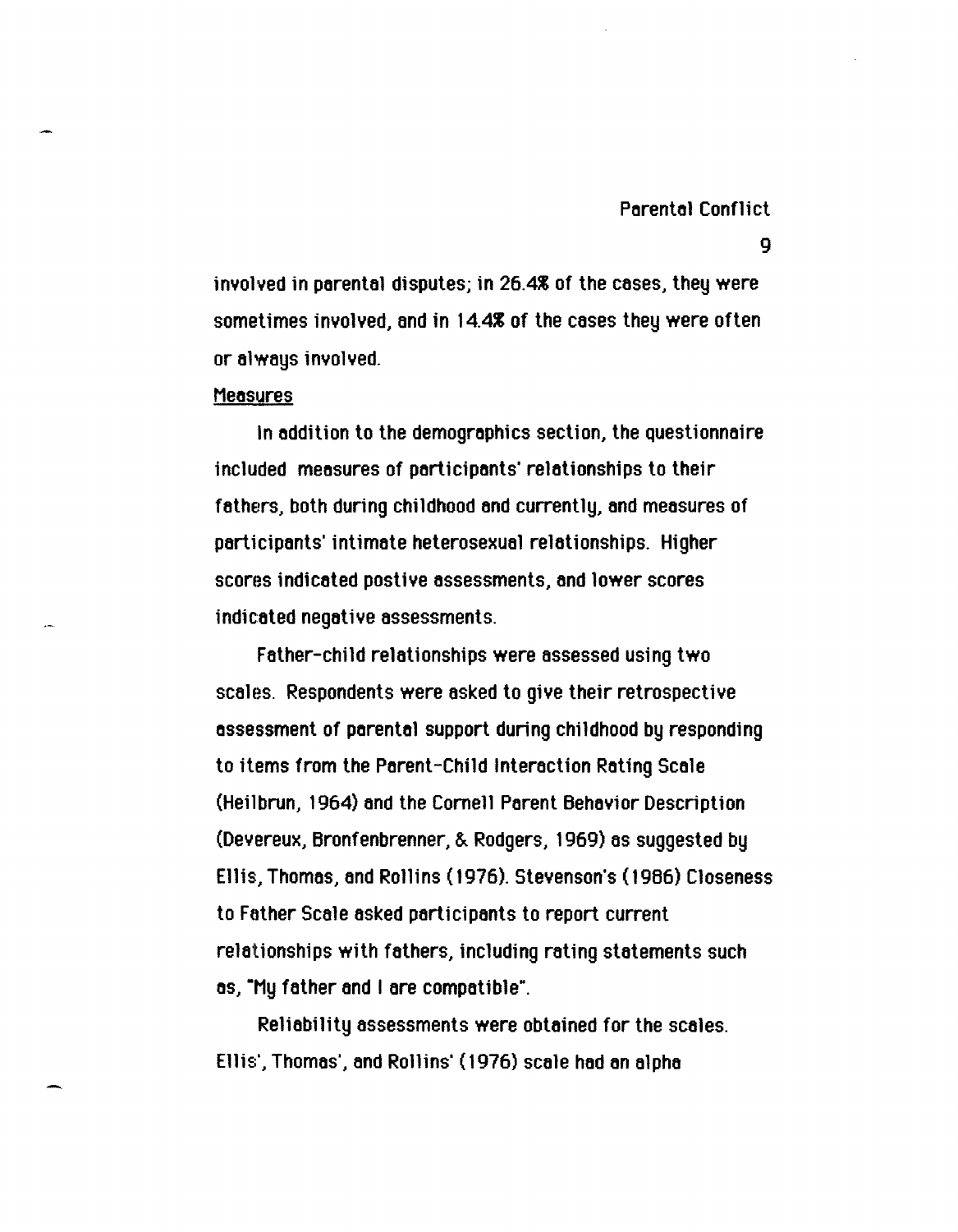coefficient of .93. Closeness to Father (Stevenson, 1986) showed on olpho coefficient of .98.

Participants' intimate heterosexual relationships were assessed by responses to several measures of interaction with partners. The Dating Adjustment Scale (Herold, 1973) included questions such as "The good parts of my dating experience more than compensated for the bad" and "I often worry about my future dating life." The alpha coefficient for this scale was .66. The Heterosexual Activity Questionnaire (Vernor &. Stewart, 1974) included questions on frequency of heterosexual activies ranging from holding hands to engaging in heavy petting (01pho=.93). Johnson's (1982) Commitment to Portner Scole osked porticiponts to rote stotements such as "My relotionship with my portner gives me 8 reol sense of belonging" and "I have very mixed feelings about my partner" (01pho=.95). Portlciponts roted these three scoles on 0 five point continuum. Miller 8nd lefcourt (1962) asked questions such as "How often do you show [your partner] affection?" to be rated on a nine point scale (alpha=.92). Rubin's (1970) Loving ond Liking Scoles were olso used to ossess porticiponts' present relationships. The Loving Scale was used to determine the amount of romantic love felt for the partner (alpha  $\pm$ .91);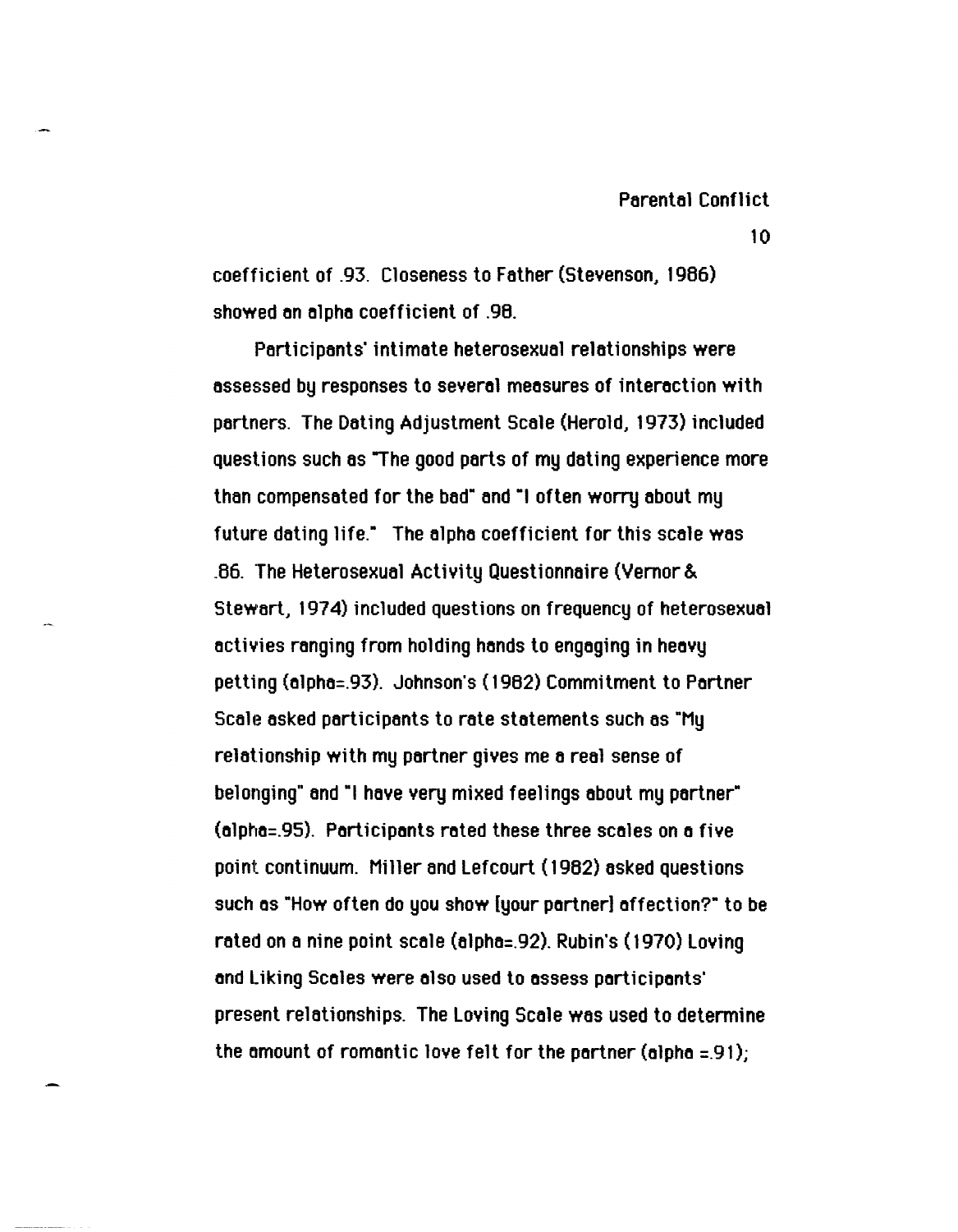the Liking Scale was used to assess the amount of affection for and interest in the portner (alpha=.95).

### Results

Analyses of variance were used on the measures of parental conflict, with parental marital status as the independent variable. Parental marital status was divided into two categories: married and non-married. The non-married category included those never married, those divorced or separated, those widowed, those remarried and those whose marriage had been disrupted in some other manner. The married category consisted of those participants whose biological parents were married to each other.

Main effects for parental marital status were statistically significant for each of the seven measures of conflict. Table 1 shows these results. Reliability was also assessed for the items (shown in Table 2).

Insert Tables 1 & 2 about here

The Pearson correlation showed that scores on measures of interaction with partners were not highly interrelated. The content of the different scales did have some overlap; however,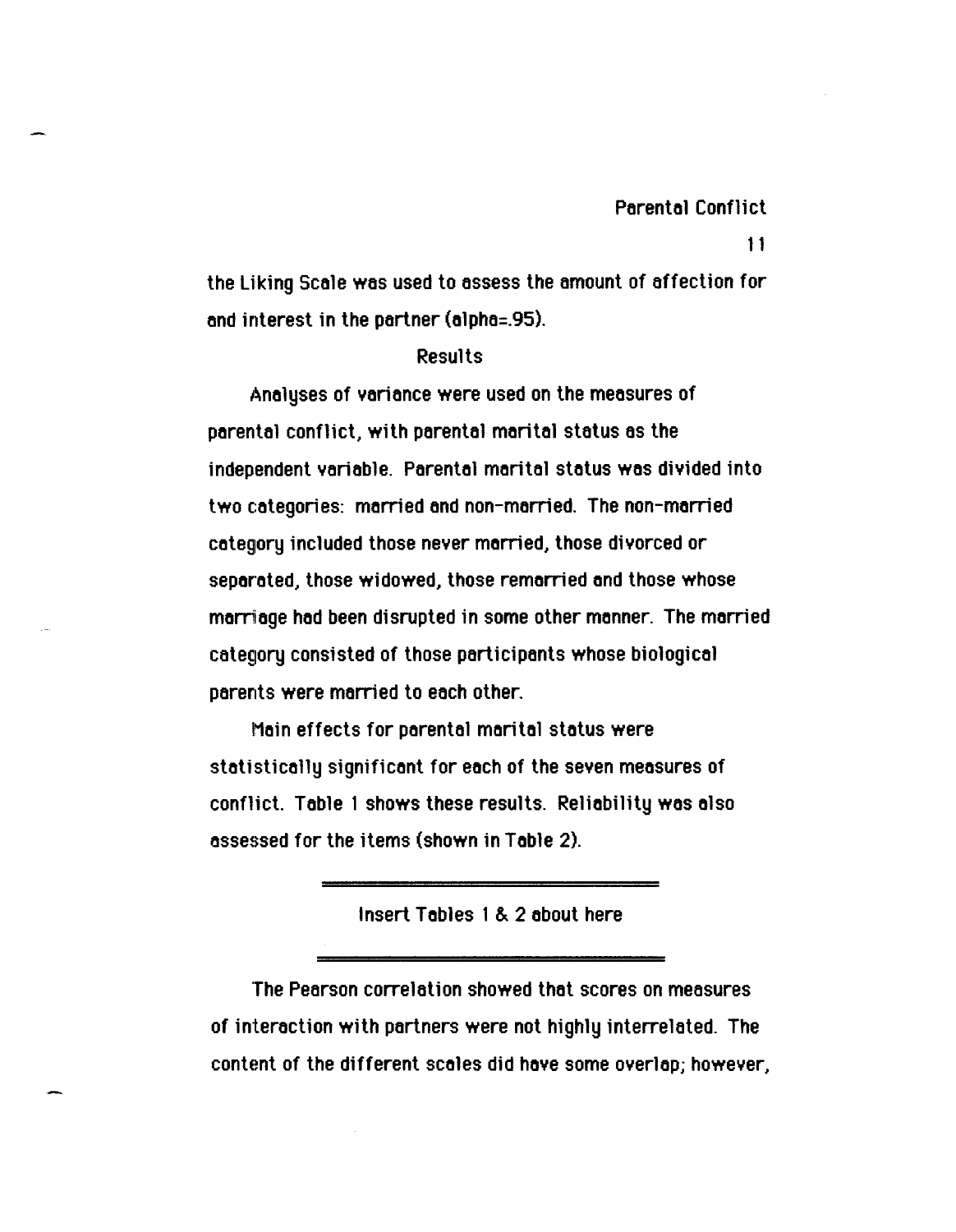the scales were assessing different aspects of respondent-partner relationships (shown in Table 3).

Insert Table 3 about here

Stepwise multiple regression was used to predict scores on measures of relationships with others, using gender, parental support (Ellis, Thomas, & Rollins, 1976), parental marital status (married or single), parental conflict (an aggregate of the seven items of conflict), and Closeness to Father (Stevenson, 1966). listwise deletion of missing data was used.

Scores on the Closeness to Father Scale were shown to prediet the scores of the Dating Adjustment Scale (p=.OO 1,  $R^2$ =.05). Participants who reported being close to their fathers also reported that they felt comfortable with their dating experi ences.

On Miller and Lefcourt's (1982) scale of intimacy, gender of the participant was the only predictor (p=.009,  $R^2$ =.035). Females scored higher, indicating more feelings of intimacy with their partners.

Rubin's (1970) Loving and Liking Scales were both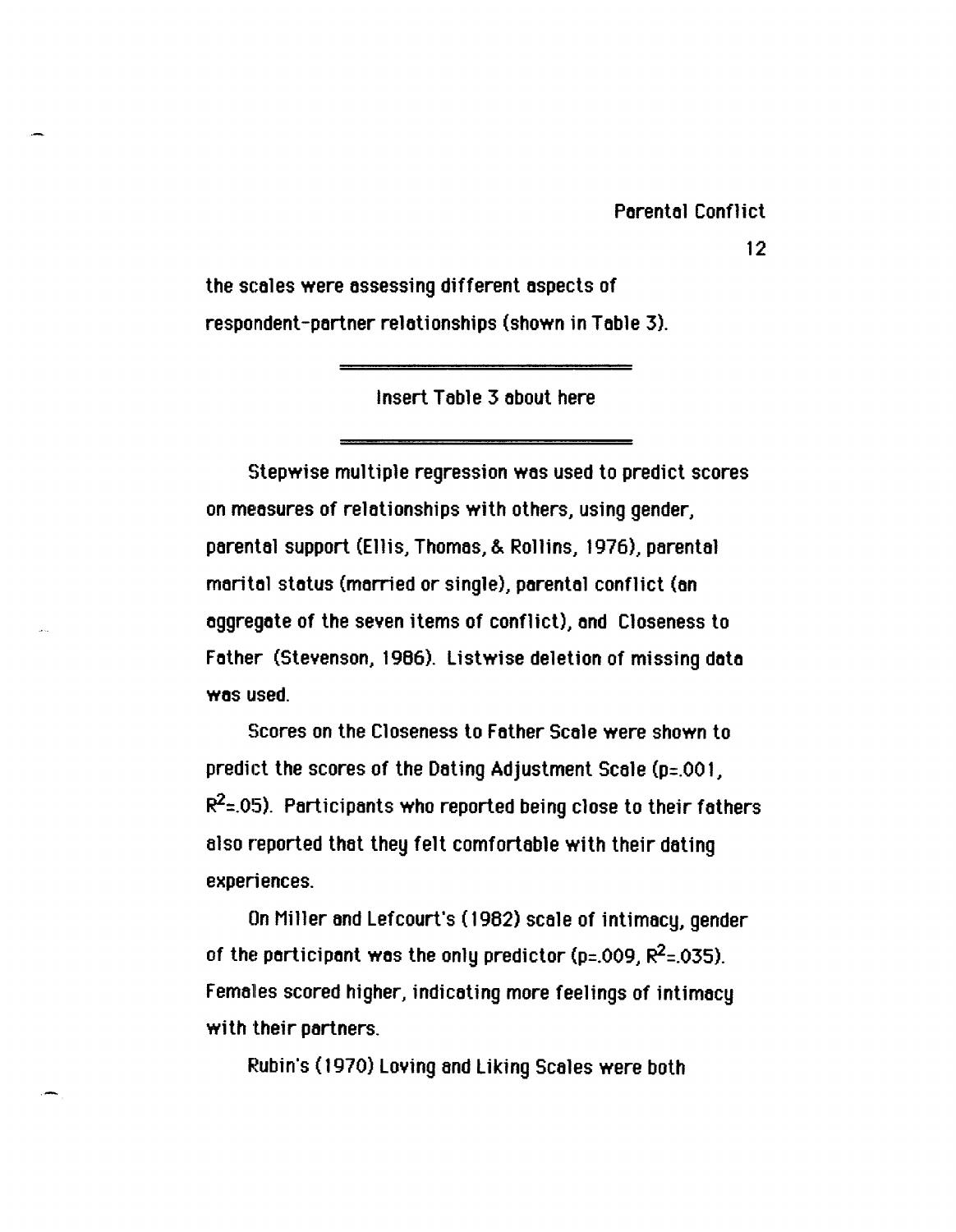predicted by gender and parental conflict. Scores on the Liking Scale were best predicted by gender (p=.004,  $R^2$  =.042), and then by scores on parental conflict (p=.002, R<sup>2</sup>=.004). Conversely, scores on the Loving Scale were best predicted by parental conflict (p=.009,  $R^2$  =.035), and then by gender (p=.003,  $R^2$  =.06). In both cases, females reported loving and liking their partners more. Less parentol conflict also predicted more liking and loving.

No significant predictors were found for either the Heterosexual Activities Questionnaire (Vernor & Stewart, 1974) or the Commitment to Partner Scale (Johnson, 1982).

## **Discussion**

The results of this study indicate that parental conflict and relationships with fathers do have a significant impact on participants' development of satisfactory heterosexual relationships. Participants reported loving and liking their partners more if they came from homes in which parental confllct was minimal. Also, the development of close relationships with fathers increased reports of satisfaction of participants' dating activities. Females were more likely to report intimacy between their partners and themselves, and also reported loving and liking their partners more.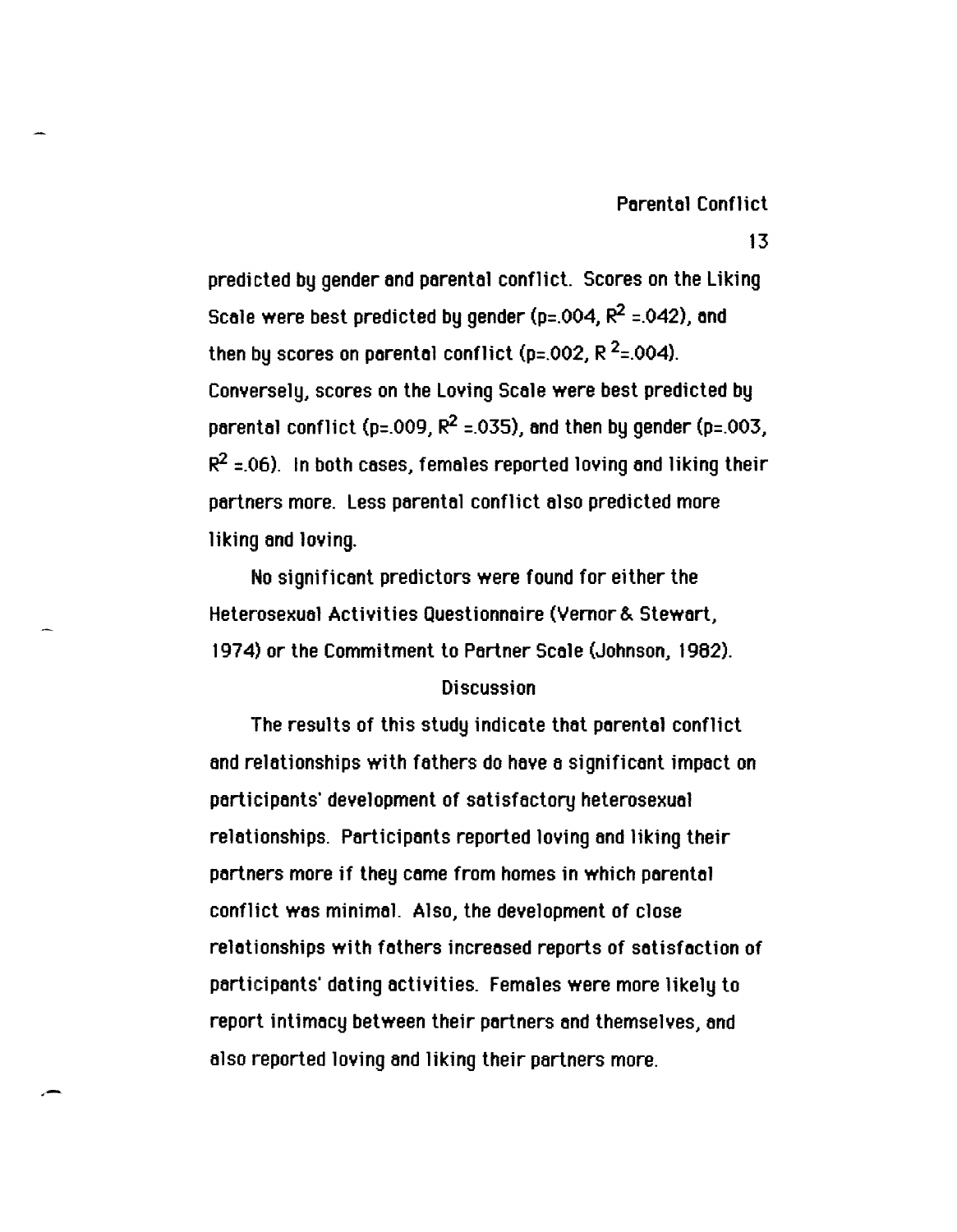These findings support those by Booth, Brinkerhoff, and White (1984). who suggest that children pattern their dating behaviors after the models that their parents provide. That is, participants were more likely to feel positively about their partners (i.e., loving and liking) if their parents seemed to love and like each other, as indicated by measures of parental conflict. Also, Hess and Camara (1979) note that development of close relationships with each parent decreased children's emotional turmoil; this may account for the findings of more satisfaction of the children's dating activities if their relationships with their fathers were good. Stevenson (1987) has found that the quality of the father-child relationship is a good indicator of the quality of the offspring-partner relationship. Good relationships with their fathers may provide females with models of heterosexual interaction; males may pattern their relationship roles after those they see between their fathers and mothers.

Parental marital status played an important role in the amount of conflict reported by the participants. The seven measures of conflict included amount of physical harm between the parents, the amount of communication between the parents during disagreements, duration of the disagreements, the

-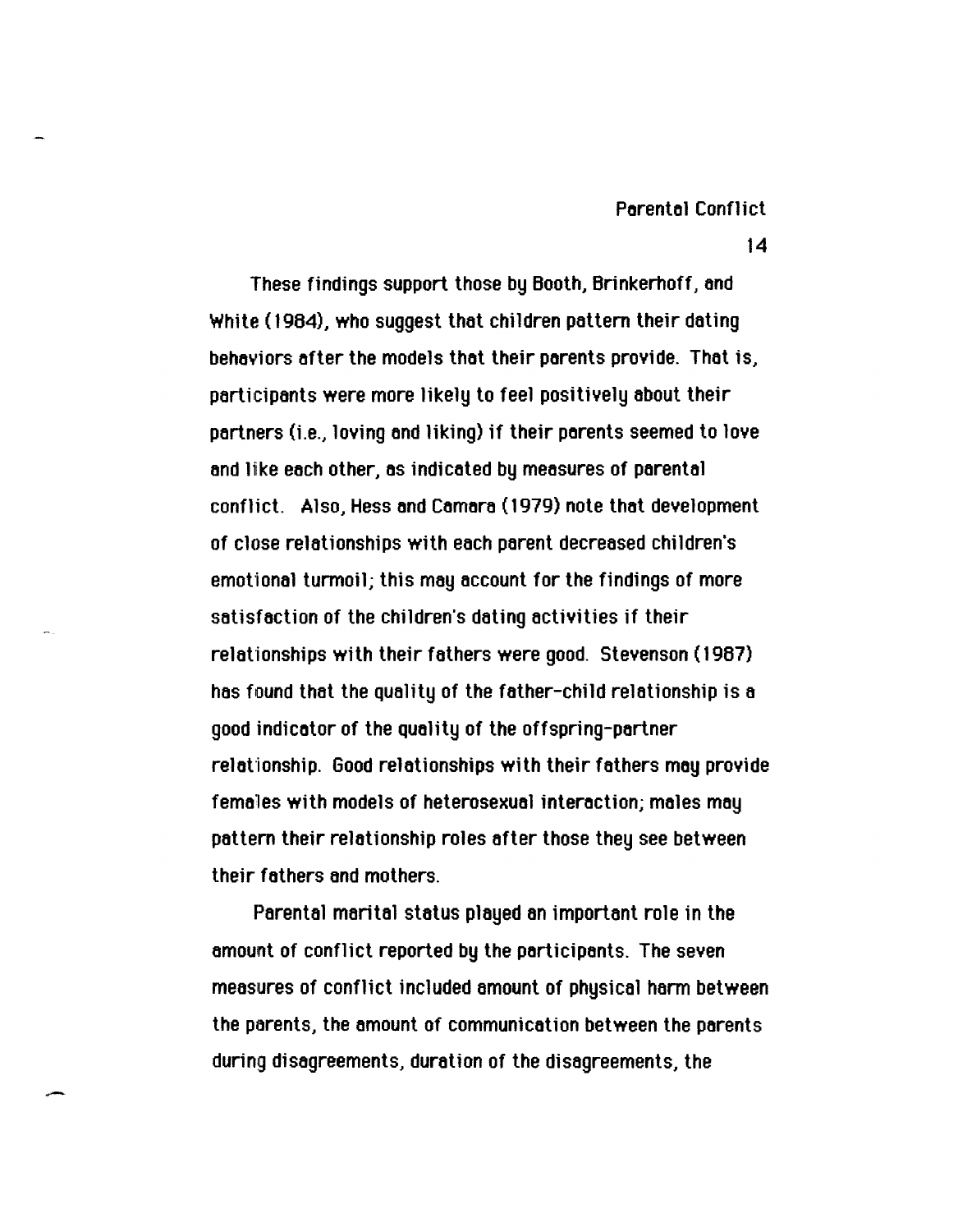degree to which they got along in the past, the degree to which they get along now, the degree to which they involved their children in their arguments, and the amount of hostility exhibited by the parents. Significant differences for marital status were found for each of the seven items. Emery (1982) has suggested that the degree of severity of the parents' conflicts, as well as continued exposure to conflict, subsequently cause problems for the children.

The findings of the current study support much of the prior research in the area of the impoct of parental conflict on the relationships of the children, although they may not be characteristic of all children who have been in these situations. The sample was, of necessity, homogeneous. Research which includes a better sample of people of different ages, cultures and races may provide data which is able to be more occurately generalized.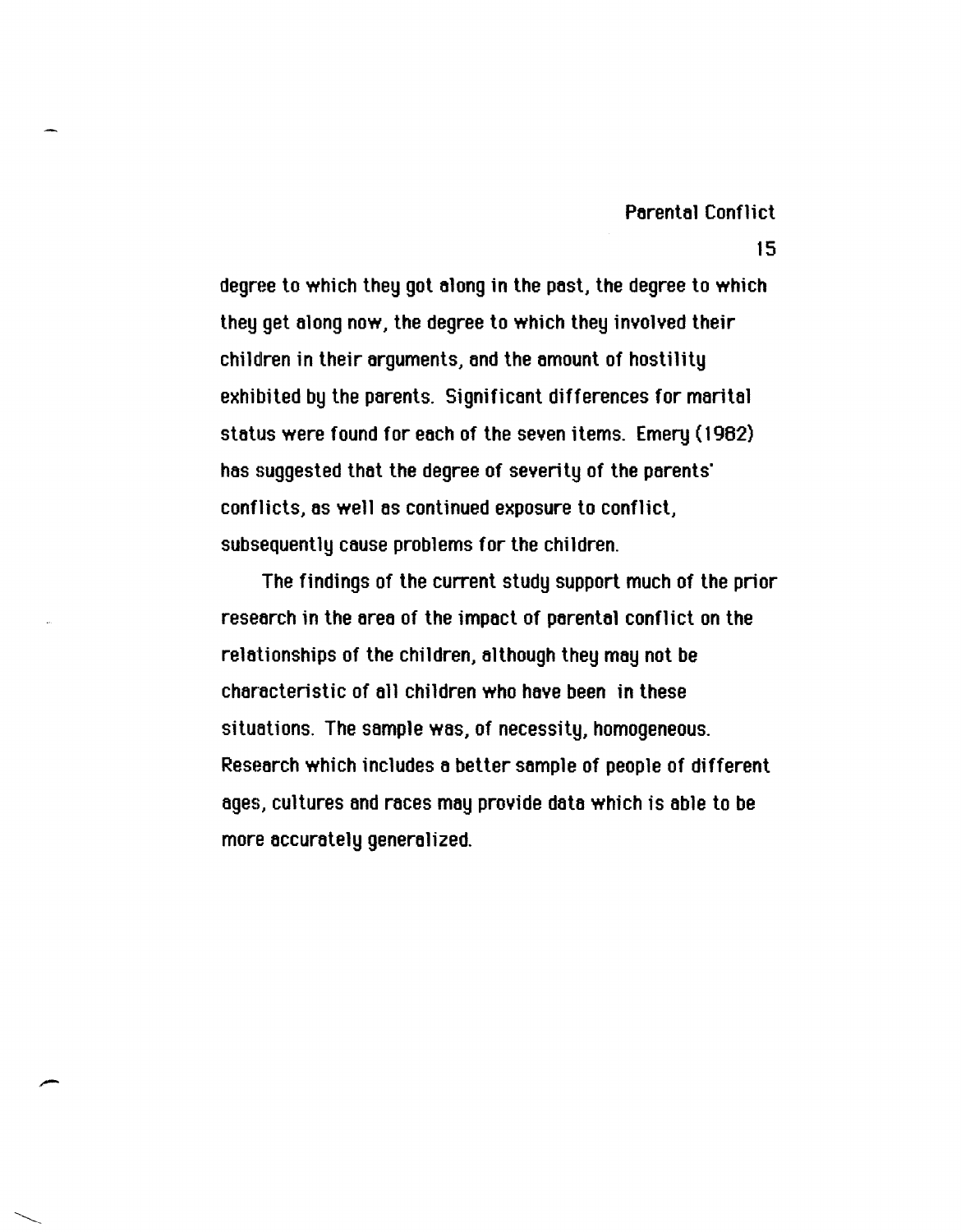#### References

- Booth, A., Brinkerhoff, D, B., & White, L. K. (1984). The impoct of parental divorce on courtship. *Journal of Marriage and* the Family,  $46(1)$ . 85-94.
- Devereux, E., Bronfenbrenner, U. & Rodgers, R. R. (1969). Child rearing in England and the United States: A cross-notional comporison. *Journal of Marriage and the* Family, 31, 257-270.
- Ellis, G. J., Thomos, D. L., & Rollins, B.C. (1976). Meosuring parental support:The interrelationships of three measures. *Journal of Marriage and the Family*, 38, 713-722.
- Emery, R. E. (1982). Interporento1 conflict ond the children of discord and divorce. Psychological Bulletin, 92(2). 310-330.
- Glenwick, D. S. & Nevrey, J. D. (1986). When parent becomes peer: Loss of intergenerotionol boundories in single parent families. Family Relations, 35, 57-62.
- Honson, S. M. H. & Sporokowski, M. J. (1986). Single porent fomilies. Family Relations, 35, 3-8.
- Heilbrun, A. B. (1973). Aversive maternal control: A theory of schizophrenia. New York, NY: John Wiley and Sons.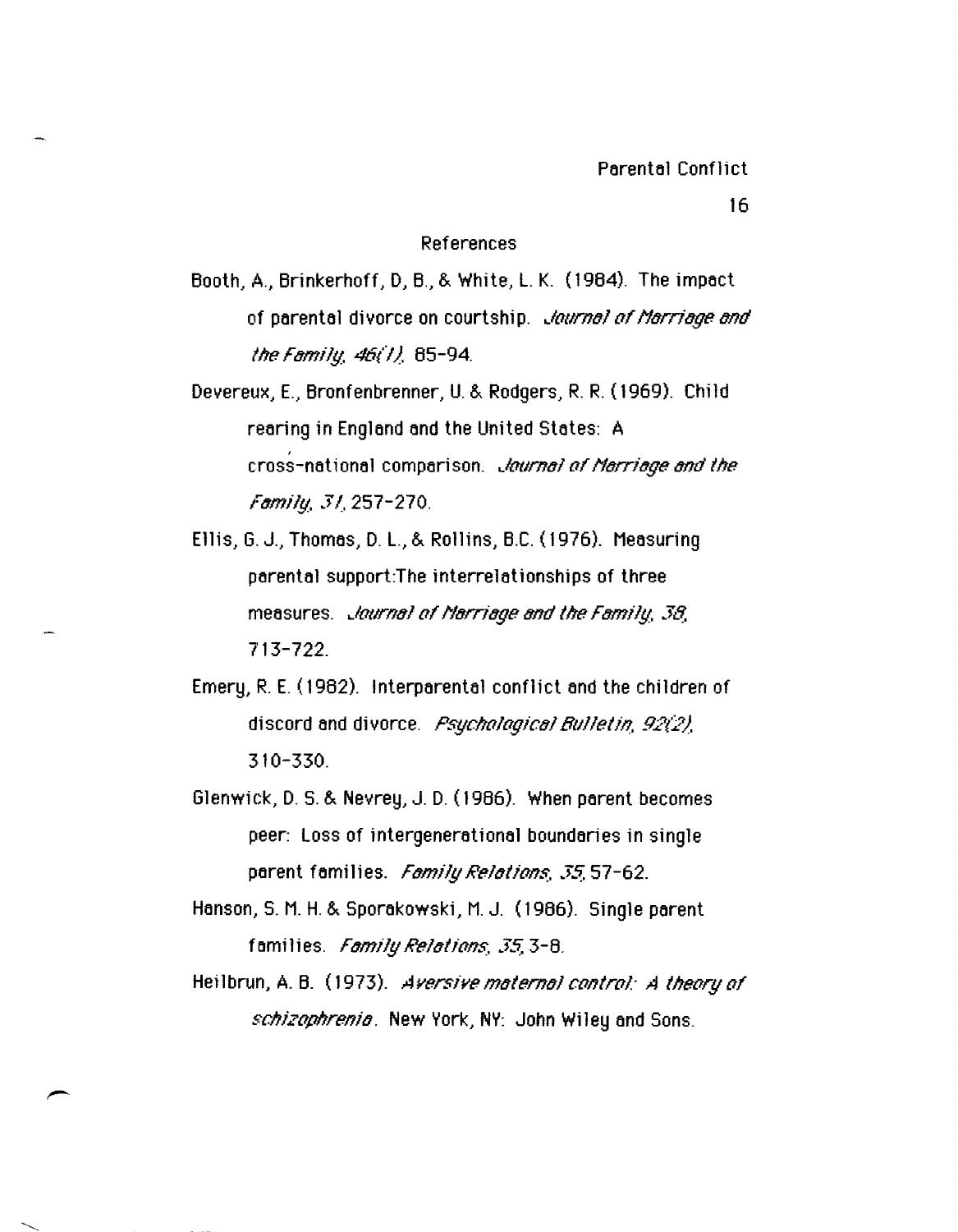- Herold, E.S. (1973). A dating adjustment scale for college students. Adalescence, 8,51-60.
- Hess, R. D. & Camara, K. A. (1979). Post-divorce family relationships as mediating factors in the consequences of divorce for children. *Journal of Social Issues*, 35(4). 79-96.
- Johnson, S. J. (1962). The meaning and measurement of commitment in adult 11fe: An initio1 test. (Doctorol Dissertation, Purdue University, 1981). Dissertation Abstracts International, 42,4620B.
- Kulka, R.A. & Weingarten, H. (1979). The long-term effects of parental divorce in childhood on adult adjustment. Jaurnal af Sacial Issues, 35(4).50-78.
- Miller, R.S. & Lefcourt, H. M. (1982). The assessment of social intimacy. *Journal of Personality Assessment*, 46, 514-518.
- Mueller, C. W. & Pope, H. (1977). Marital instability: A study of its transmission between generations. *Journal of* Marriage and the Family, 39(1),  $83$ -93.
- Norton, A. J. & Glick, D. C. (1966). One parent families: A social and economic profile. Family Relations, 35,9-17.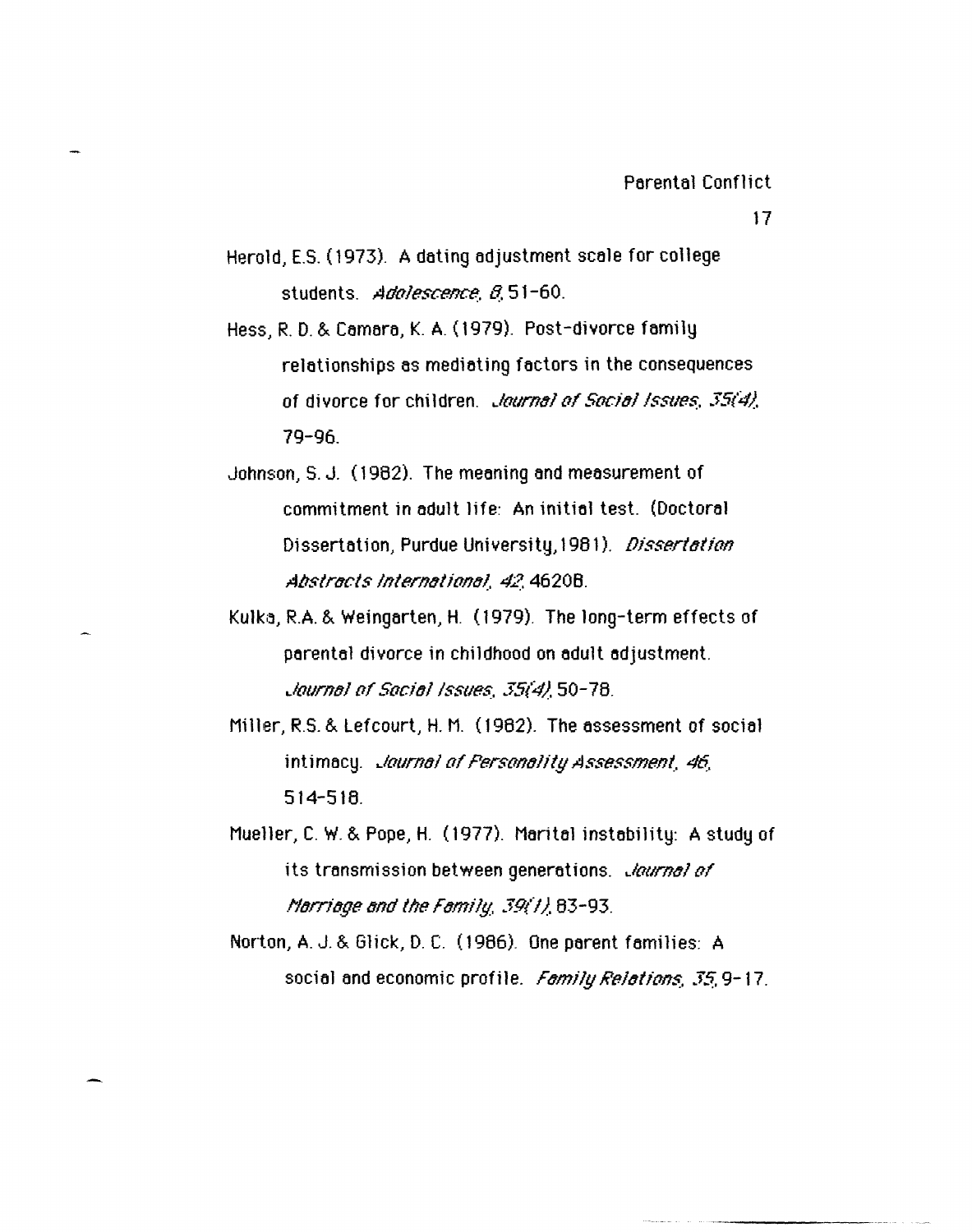- Rubin, Z. (1970). Measurement of romantic love. *Journal of* Personality and Social Psychology, 16, 265-273.
- Stevenson, M. R. (May, 1986). Four measures of father involvement. Paper presented at the meetings of the Midwestern Psychological Association, Chicago.
- Stevenson, M. R. (1987). Parental divorce and the quality of offspring's heterosexual relationships. Presented at the meetings of the Society for Research on Child Development, Baltimore.
- Vernor, A. & Stewart, C. (1974). Adolescent sexual behavior in middle America revisited: 1970-1973. Journal of Marriage and the Family, 36, 728-735.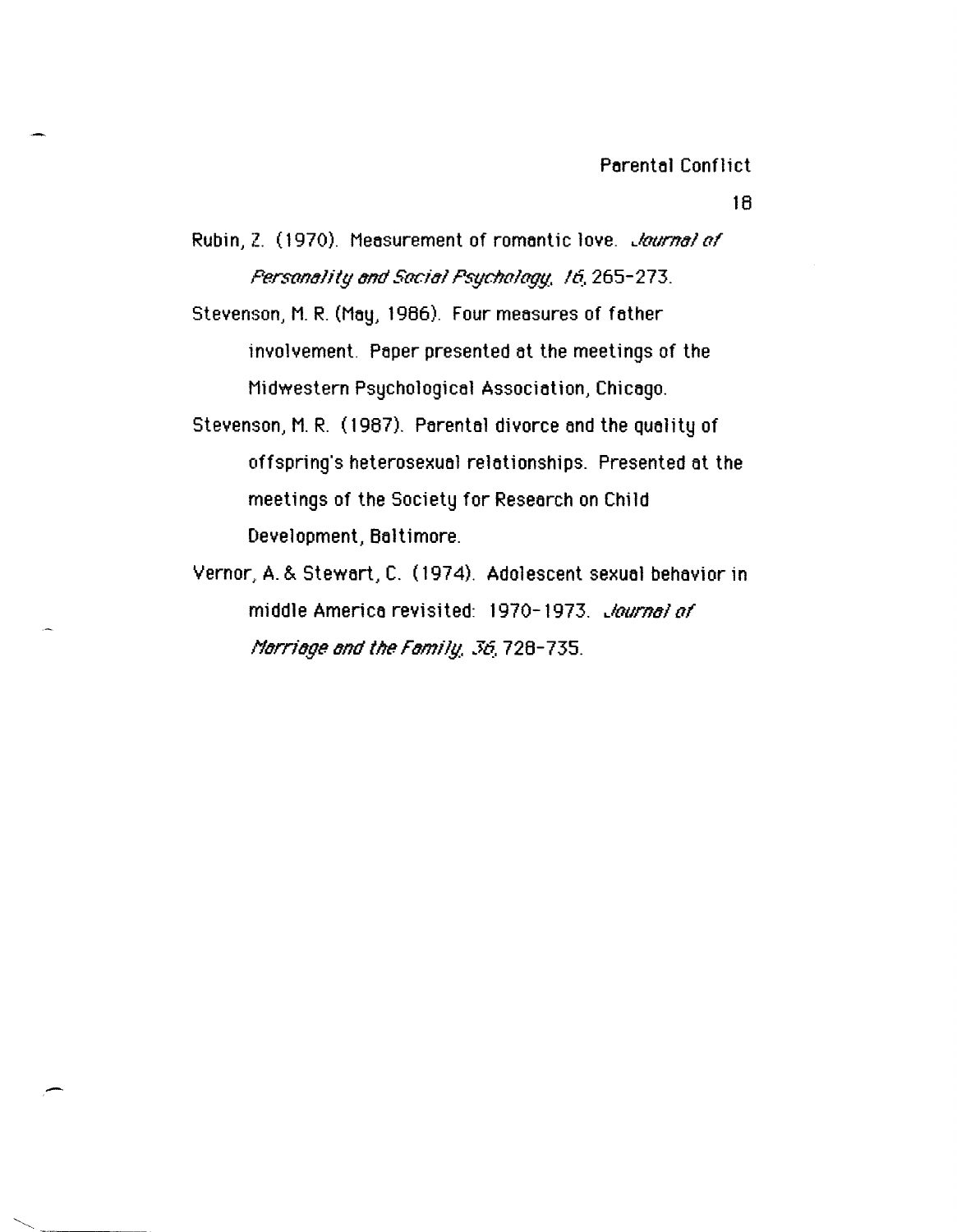## 19

## Table 1

Main Effects of Parental Marital Status on Measures of Conflict

| <b>Measure</b>           | f values | significance |
|--------------------------|----------|--------------|
| Hostility-calm           | 18.72    | $p$ <.001    |
| Physical harm            | 20.52    | p<.001       |
| Compatibility in past    | 140.92   | p<.001       |
| Communication            | 41.99    | p<.001       |
| Length of arguments      | 41.99    | p<.001       |
| Compatibility in present | 141.39   | p<.001       |
| Involvement of children  | 14.63    | p<.001       |

 $\overline{\phantom{0}}$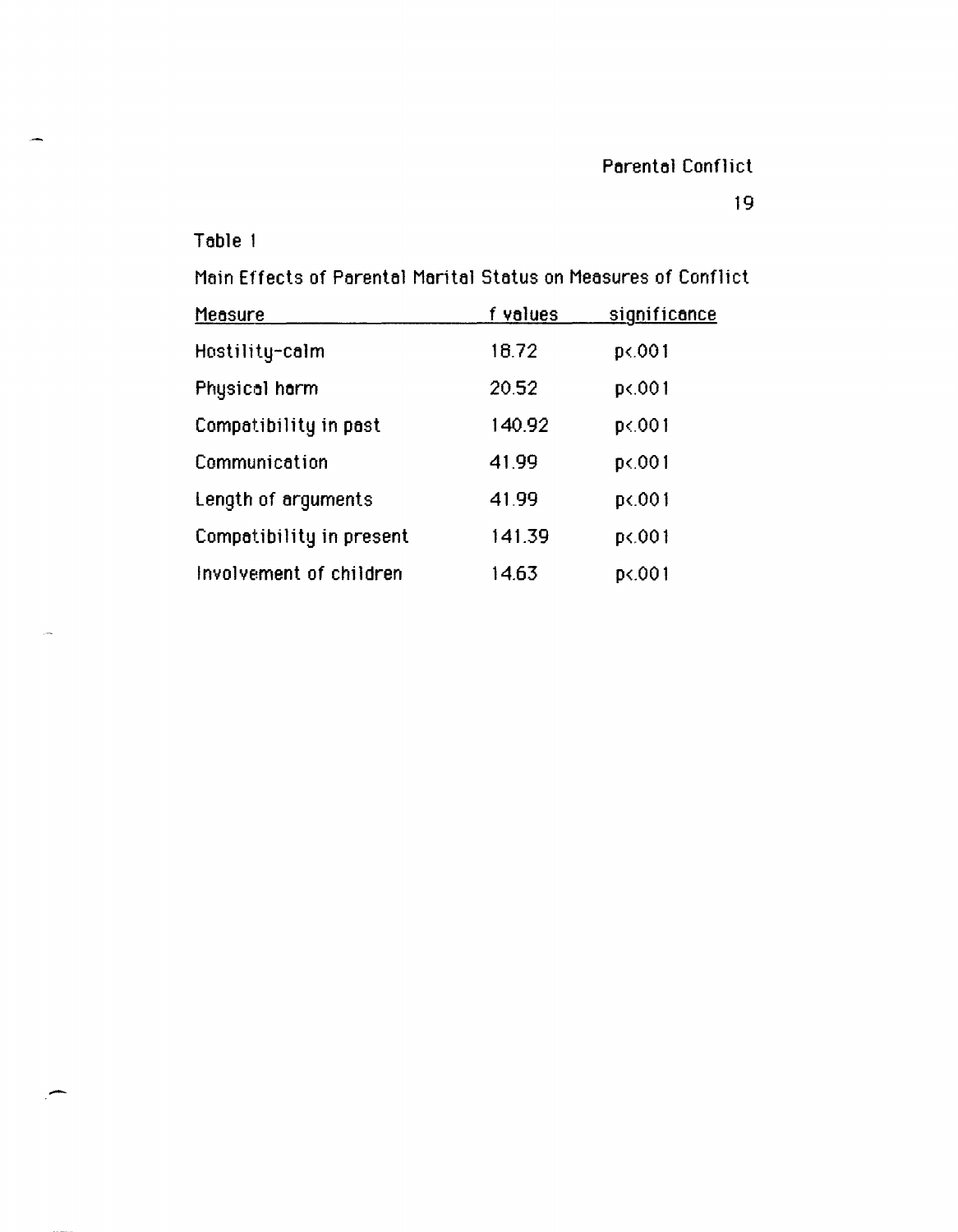20

Table 2

# Rellability of Parental Conflict Items

| . <u>.</u> .<br><b>Measure</b> | Mean | Standard<br><b>Deviation</b> | Alpha if Item<br><b>Deleted</b> |
|--------------------------------|------|------------------------------|---------------------------------|
| Hostility-calm                 | 3.00 | 1.20                         | .80                             |
| Physical harm                  | 2.27 | 0.61                         | .83                             |
| Compatibility in past          | 2.13 | 1.26                         | .78                             |
| Communication                  | 2.81 | 1.02                         | .83                             |
| Length of arguments            | 2.18 | 0.86                         | .81                             |
| Compatibility in present       | 2.26 | 1.39                         | .79                             |
| Involvement of children        | 2.25 | 1.16                         | .82                             |
| *number of cases=190           |      |                              |                                 |

 $**$ alpha=.83

وبريز